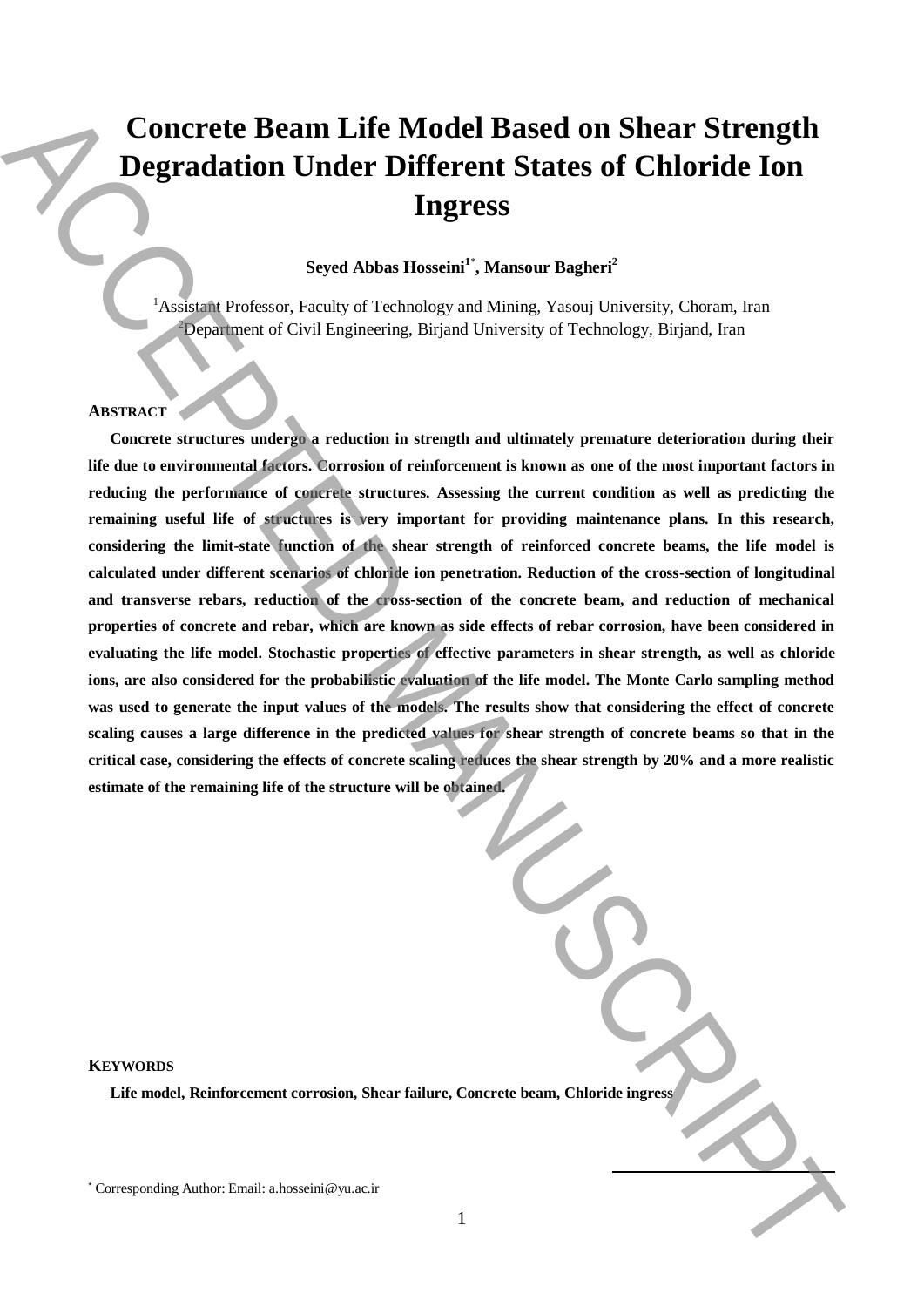# **1. Introduction**

Reinforcement corrosion in reinforced concrete (RC) structures causes propagation of cracks, reduction of bond strength between rebars and concrete, spalling of concrete cover and eventually degradation of structures due to reduction in strength of RC element. The products of corrosion usually have much volume than that material consumed during the corrosion process[1]. The increase in volume around the reinforcement causes the tensile stresses in the concrete and cracks the cover. With cracking the cover and increasing the crack width, the detrimental effect of the corrosion will be enhanced. Uniform and non-uniform corrosion (pitting) are two major type of steel reinforcement corrosion in RC structures. Chloride ingress usually causes non-uniform corrosion, although with passing the time and joining the pitting corrosion along the rebar length, the rebar will be corroded uniformly. Interaction of the context of collective particles of the collective of the collective of the collective of the collective of the collective of the collective of the collective of the collective of the collective of the c

Lots of research has been done about the service life model of the RC structures which were affected by reinforcement corrosion due to chloride ingress. This research mainly focused on strength degradation and evaluation of ultimate limit-states of the RC structures[2]. The type of the degradation factors affect how the performance of the structure degraded. For the effects of rebar corrosion, many models have considered the performance reduction in proportion to the reduction in rebar cross-section[3].

In concrete beams, shear deterioration may occur due to the penetration of chloride ions. In bridge girders, where some construction joints are located on the sides, due to the infiltration of saltwater in winter from these joints, the hazards in the girder support will increase. Previous research has not done much on the conditions and directions of chloride ion penetration, and most researchers have evaluated the effect of corrosion effects on the strength of beams by creating accelerated corrosion. In this study, by considering different scenarios of chloride ion penetration in concrete beams, the corrosion effects of rebars on the residual shear strength have been evaluated. The effect of uncertainty of effective parameters on shear strength also has been considered.

#### **2. Methodology**

To investigate the effects of rebar corrosion on the shear strength of concrete beams, the steps of different effects of chloride ion penetration in the applied scenarios are considered. The diffusion of chloride ions into the cross-section is considered one-dimensional based on Equation (1):

$$
C(x,t) = C_0 + \left(C_s - C_0 \left[1 - erf\left(\frac{x}{2\sqrt{D_{app,c}t}}\right)\right]\right)
$$
 (1)

where  $C(x,t)$  is the chloride ion concentration at depth of  $x$  and time  $t$ ;  $C_0$  is the chloride ion concentration in the concrete;  $C_s$  is the chloride ion concentration at the surface of concrete; *Dapp,c* is the diffusion coefficient of chloride ions in concrete; *erf* is the error function. To evaluate the effects of different chloride ion diffusion scenarios, the beam shown in Figure 1 is considered. How chloride ions penetrate into the concrete beam is assumed in the four scenarios shown in Figure 2. The nominal shear strength of the beam,  $V_n$  at time  $t$  from the onset of corrosion is calculated as follows:

$$
v_n(t) = v_s(t) + v_c(t)
$$
 (2)

where *Vs* and *Vc* are the steel and concrete shear strength respectively.

### **3. Results and Discussion**

Figure 3 shows the results for all scenarios for comparison. In this figure, the effect of considering the reduction of the cross-section in different ways is quite obvious. Considering the most critical situation, which is scenario (d), the shear strength for concrete beams in which rebar corrosion begins in the 7th year reaches 0.65 of the initial shear strength after 60 years. If the life model is considered based on merely reducing the cross-sectional area of the rebar, the shear strength reaches 0.86 of the initial value, which is very different from the actual value.: